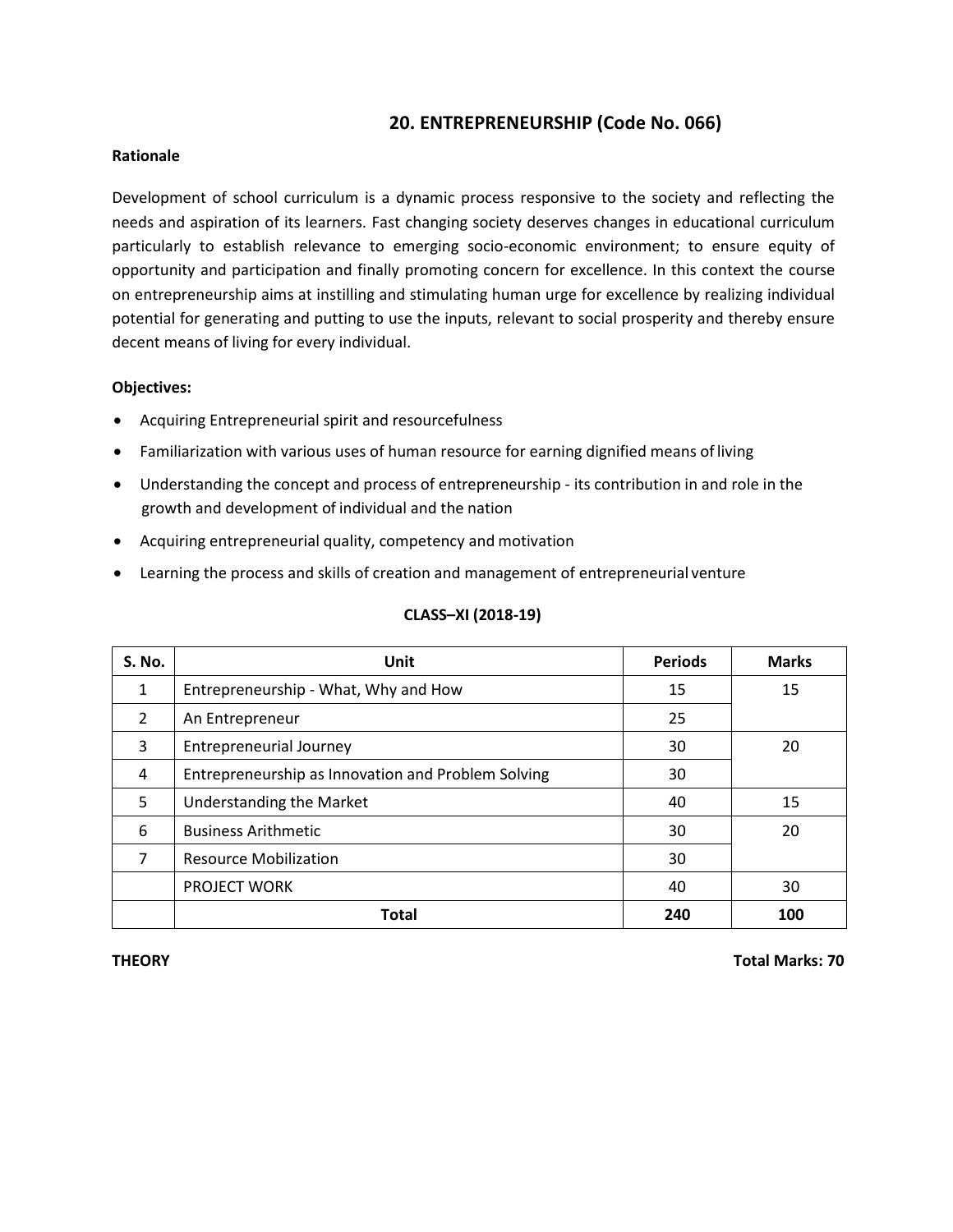## **Class XI**

## **Unit 1: Entrepreneurship - What, Why and How 15 Periods**

| <b>Learning Outcomes</b><br><b>Contents</b>                                                                                                                                                                                                                                                                  |
|--------------------------------------------------------------------------------------------------------------------------------------------------------------------------------------------------------------------------------------------------------------------------------------------------------------|
| Entrepreneurship - Concept, Functions,<br>After going through this unit, the student/<br>learner would be able to:<br>Need and Importance                                                                                                                                                                    |
| Why Entrepreneurship For You<br>Understand<br>the<br>οf<br>concept<br>$\bullet$<br>Entrepreneurship<br>Myths about Entrepreneurship                                                                                                                                                                          |
| Assess how entrepreneurship can help<br>Pros and Cons of Entrepreneurship<br>shape one's career<br>Process of Entrepreneurship<br>Explain the functions of an Entrepreneur<br>Startup and its stages<br>Appreciate the need for Entrepreneurship<br>Entrepreneurship - The Indian Scenario<br>in our economy |
| advantages<br>State<br>the<br>myths,<br>and<br>$\bullet$<br>disadvantages of Entrepreneurship<br>Describe the process of Entrepreneurship<br>Understand the meaning and define a<br>startup<br><b>Describe</b><br>the<br>current<br>οf<br>scenario<br>Entrepreneurial activity in India                      |
|                                                                                                                                                                                                                                                                                                              |

## **Unit 2: An Entrepreneur - 25 Periods**

| <b>Contents</b>                                                                                                                                                                                                                                                                                                      | <b>Learning Outcomes</b>                                                                                                                                                                                                                                                                                                                                                                                                                                                                                                                                                                                                                                                                                                                |
|----------------------------------------------------------------------------------------------------------------------------------------------------------------------------------------------------------------------------------------------------------------------------------------------------------------------|-----------------------------------------------------------------------------------------------------------------------------------------------------------------------------------------------------------------------------------------------------------------------------------------------------------------------------------------------------------------------------------------------------------------------------------------------------------------------------------------------------------------------------------------------------------------------------------------------------------------------------------------------------------------------------------------------------------------------------------------|
| Why be an Entrepreneur<br><b>Types of Entrepreneurs</b><br>Competencies and characteristics: Ethical<br>Entrepreneurship<br>Entrepreneurial Values, Attitudes<br>and<br>Motivation<br>Mindset of<br>an employee<br>and<br>an<br>entrepreneur difference<br>Intrapreneur:<br>Importance<br>in.<br>any<br>organisation | After going through this unit, the student/<br>learner would be able to:<br>Understand the motivations to become an<br>entrepreneur<br>Differentiate between various types of<br>entrepreneurs<br>Explain<br>the<br>competencies<br>οf<br>an<br>Entrepreneur<br>Assess their own entrepreneurial qualities<br>and competencies<br>Understand the concept of Ethics<br>Appreciate the importance of<br>Ethical<br>Entrepreneurship<br>Highlight the value of ethics to<br>an<br>entrepreneur<br>Understand the values, attitudes and<br>motivation required by an Entrepreneur<br>Differentiate between Entrepreneur and an<br>$\bullet$<br>employee and their thinking style<br>State the meaning and importance of<br>Intrapreneurship |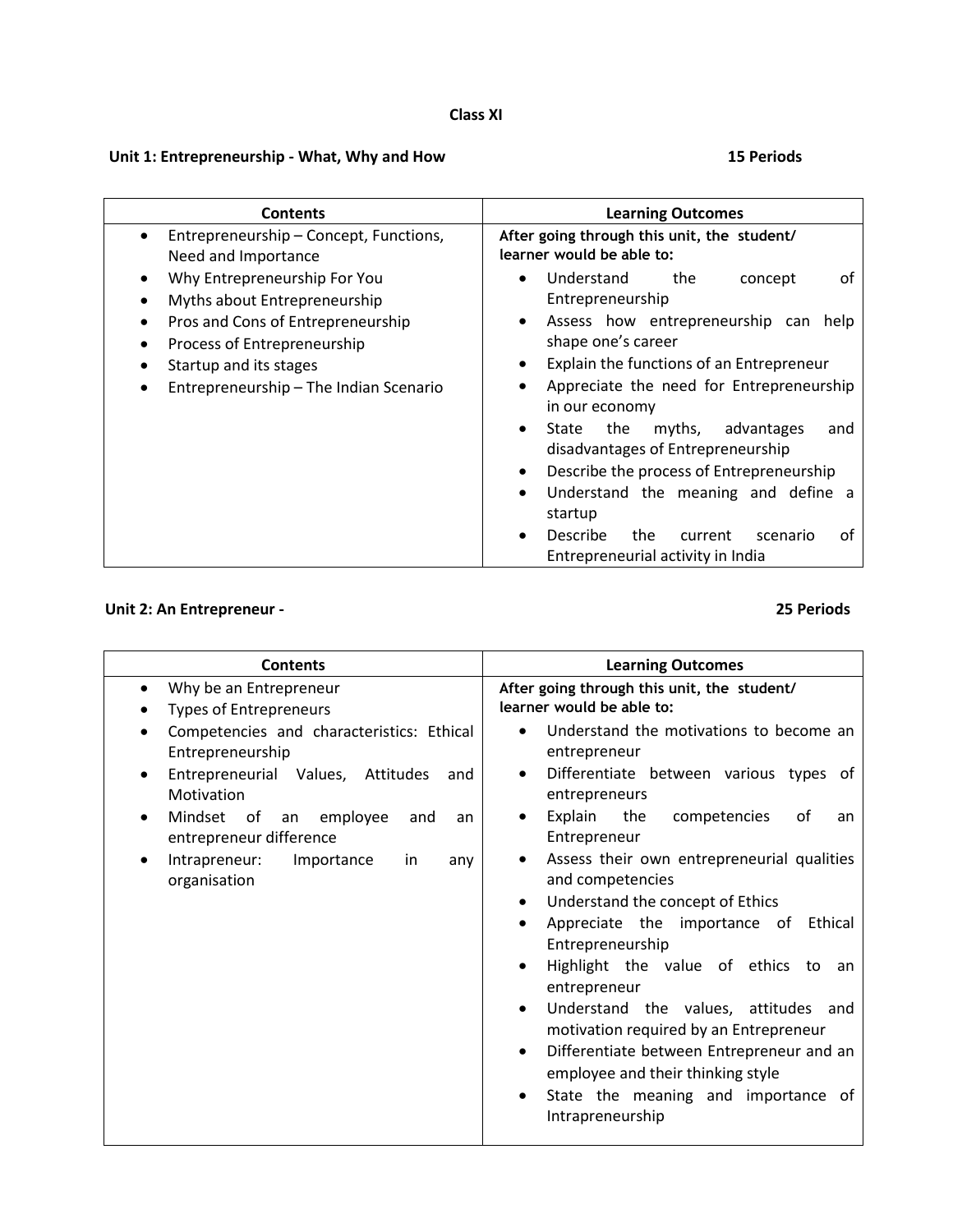# **Unit 3:** Entrepreneurship Journey - 30 Periods

| <b>Contents</b>                                                                                                                                                                                                                                                                                                                                                                   | <b>Learning Outcomes</b>                                                                                                                                                                                                                                                                                                                                                                                                                                                                                                                                                                                                                                                                                                       |
|-----------------------------------------------------------------------------------------------------------------------------------------------------------------------------------------------------------------------------------------------------------------------------------------------------------------------------------------------------------------------------------|--------------------------------------------------------------------------------------------------------------------------------------------------------------------------------------------------------------------------------------------------------------------------------------------------------------------------------------------------------------------------------------------------------------------------------------------------------------------------------------------------------------------------------------------------------------------------------------------------------------------------------------------------------------------------------------------------------------------------------|
| Self-Assessment of Qualities, Skills,<br>$\bullet$<br>Resources and Dreams.<br>Generation of Ideas.<br><b>Business Ideas vs. Business Opportunities</b><br>Opportunity Assessment - Factors, Micro<br>and Macro Market Environment<br><b>Feasibility Study</b><br><b>Business Plan Preparation</b><br><b>Execution of Business Plan</b><br>Role of networking in entrepreneurship | After going through this unit, the student/<br>learner would be able to:<br>Identify different and your own personality<br>$\bullet$<br>type to become an entrepreneur<br>Understand the meaning and triggers of<br>$\bullet$<br>idea generation<br>Differentiate between business idea and<br>$\bullet$<br>business opportunity<br>Understand factors involved in opportunity<br>٠<br>assessment<br>Explain the concept of types of feasibility<br>$\bullet$<br>study<br>Understand and apply the concept of<br><b>Business Plan</b><br>Explain how to execute a business plan<br>Understand the reasons for success and<br>failure of Business Plan<br>Understand the role of networking in the<br>growth of an Entrepreneur |

# **Unit 4: Entrepreneurship as Innovation and Problem Solving 30 Periods**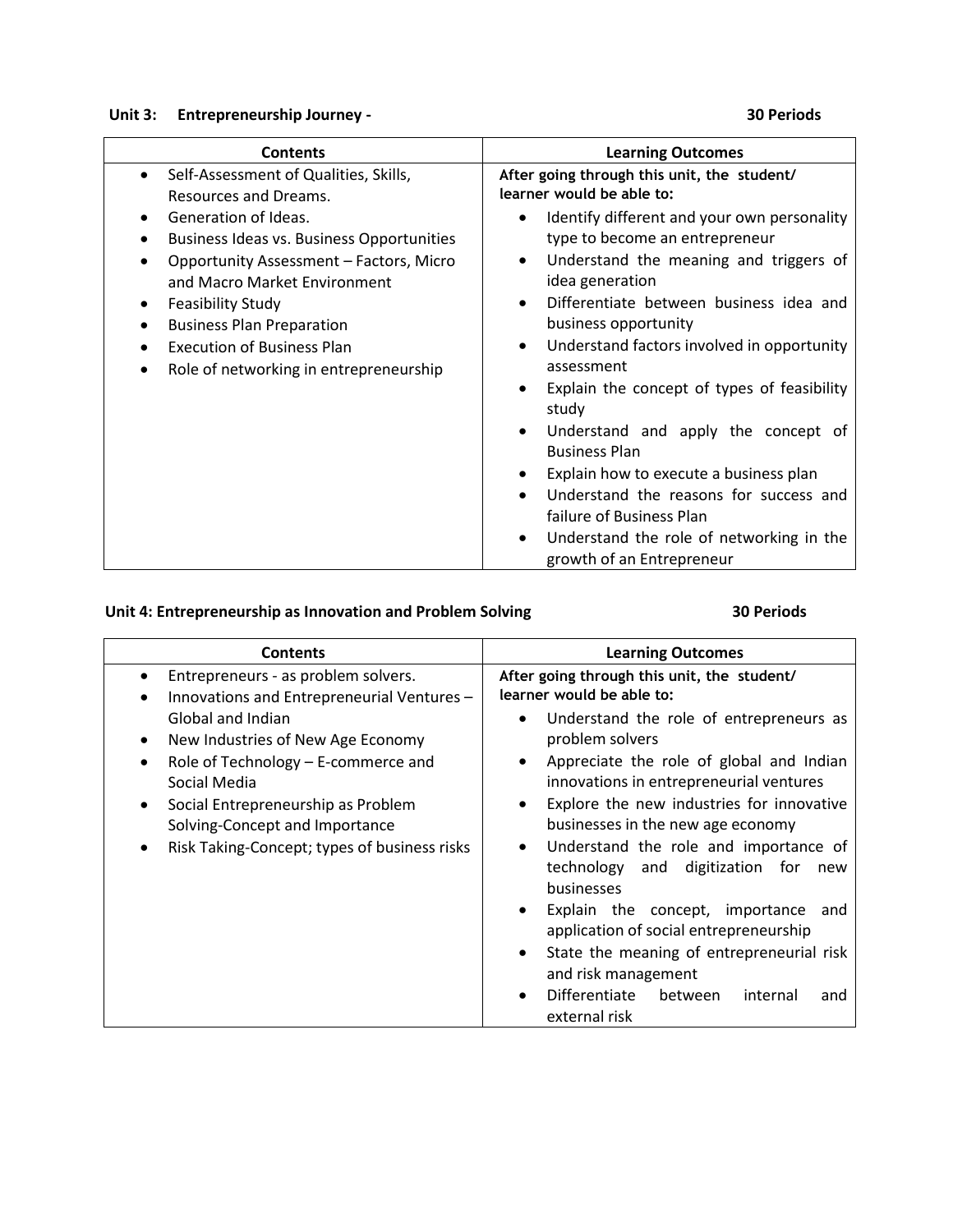### **Unit 5: Understanding the Market - 40 Periods**

| <b>Contents</b>                                                                                                                                                                                                                                                                                                                                                                                | <b>Learning Outcomes</b>                                                                                                                                                                                                                                                                                                                                                                                                                                                                                                                                                                                                                                                                                                                                                                                                                    |  |  |  |
|------------------------------------------------------------------------------------------------------------------------------------------------------------------------------------------------------------------------------------------------------------------------------------------------------------------------------------------------------------------------------------------------|---------------------------------------------------------------------------------------------------------------------------------------------------------------------------------------------------------------------------------------------------------------------------------------------------------------------------------------------------------------------------------------------------------------------------------------------------------------------------------------------------------------------------------------------------------------------------------------------------------------------------------------------------------------------------------------------------------------------------------------------------------------------------------------------------------------------------------------------|--|--|--|
| <b>Business Idea and Concept</b><br>$\bullet$<br>Types of Business: Manufacturing, Trading                                                                                                                                                                                                                                                                                                     | After going through this unit, the student/<br>learner would be able to:                                                                                                                                                                                                                                                                                                                                                                                                                                                                                                                                                                                                                                                                                                                                                                    |  |  |  |
| and Services.<br>Stakeholders: sellers, vendors and<br>$\bullet$<br>consumers and Competitors<br>Market Research - Concept, Importance<br>$\bullet$<br>and Process<br>Market Sensing and Testing<br>٠<br><b>Business Model</b><br>$\bullet$<br>Proof of Concept<br>$\bullet$<br>Pricing and Factors affecting pricing.<br>$\bullet$<br>Launch Strategies after pricing and proof of<br>concept | Understand how a business idea evolves<br>into a business concept<br>Categorize businesses by type of sector<br>$\bullet$<br>Understand the concept of Market<br>$\bullet$<br>Research<br>Learn how to conduct market research<br>Understand the meaning and define<br>$\bullet$<br>stakeholders and customers for a business<br>Apply the process of Market Research<br>Understand the difference between market<br>sensing and market testing<br>Learn how to conduct a market test for a<br>business idea<br>Understand the meaning and way to design<br>and define business models<br>Explain the meaning of "Proof of Concept"<br>and learn how to apply it in new venture<br>creation<br>Analyse the factors affecting price<br>determination<br>Strategize how to launch a venture after<br>price determination and proof of concept |  |  |  |

### **Unit 6: Business Arithmetic - 30 Periods**

### **Contents Learning Outcomes** Unit of Sale, Unit Price and Unit Cost - for single product or service Types of Costs - Start up, Variable and Fixed • Income Statement Cashflow Projections • Break Even Analysis - for single product or service Taxes **•** Financial Business Case Study **After going through this unit, the student/ learner would be able to:** Understand the meaning and concept of the term Cash Inflow and Cash Outflow Explain the terms- Unit Cost, Unit of Sale, Unit Price Calculate Per Unit Cost of a single product Understand the concept of COST and its components - Start-up and operational Costs Understand the importance and preparation of Income Statement • Prepare a Cash Flow Projection Give the meaning of Break-even Point • Calculate between volume of a Single product or service Differentiate between Cash flow & Cash flow Projections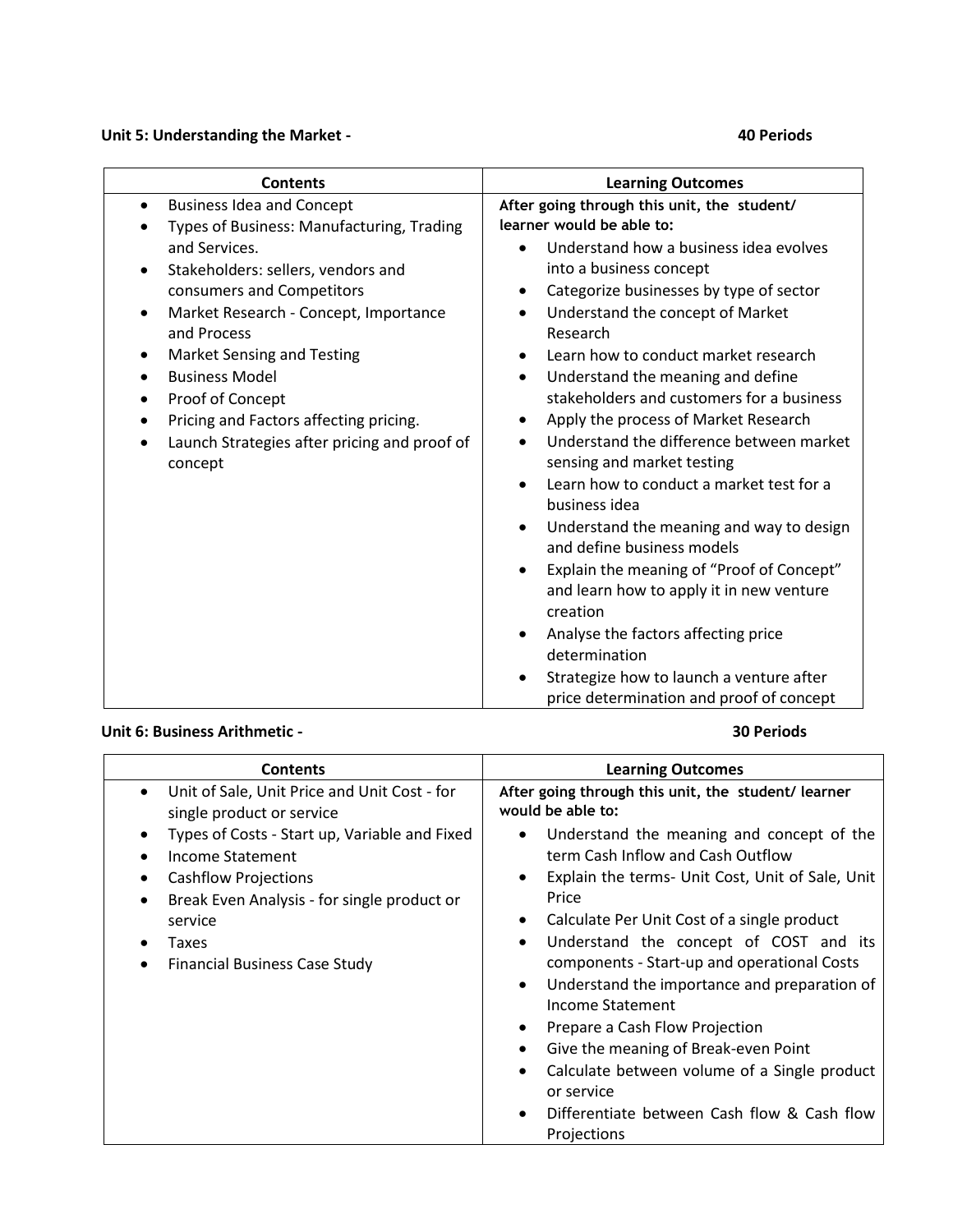| Explain the concept of Profit, its calculation<br>and the impact of direct and indirect expenses |
|--------------------------------------------------------------------------------------------------|
| on the profit                                                                                    |
| Appreciate the importance of Cash Flow                                                           |
| Projections in the smooth flow of finances in                                                    |
| the business                                                                                     |
| Understand the concept of Break Even Analysis                                                    |
| Understand the meaning and importance of<br>$\bullet$                                            |
| Taxes                                                                                            |
| Apply all financial concepts for business case                                                   |

| <b>Unit 7: Resource Mobilization -</b>                                                                                                                                                                                                                                                                                                                                                                                                                                                                                                                                                                          | <b>30 Periods</b>                                                                                                                                                                                                                                                                                                                                                                                                                                                                                                                                                                                                                                                                                                                                                                                                                                                                                                                                                                                                                                                                                                                                   |
|-----------------------------------------------------------------------------------------------------------------------------------------------------------------------------------------------------------------------------------------------------------------------------------------------------------------------------------------------------------------------------------------------------------------------------------------------------------------------------------------------------------------------------------------------------------------------------------------------------------------|-----------------------------------------------------------------------------------------------------------------------------------------------------------------------------------------------------------------------------------------------------------------------------------------------------------------------------------------------------------------------------------------------------------------------------------------------------------------------------------------------------------------------------------------------------------------------------------------------------------------------------------------------------------------------------------------------------------------------------------------------------------------------------------------------------------------------------------------------------------------------------------------------------------------------------------------------------------------------------------------------------------------------------------------------------------------------------------------------------------------------------------------------------|
| <b>Contents</b>                                                                                                                                                                                                                                                                                                                                                                                                                                                                                                                                                                                                 | <b>Learning Outcomes</b>                                                                                                                                                                                                                                                                                                                                                                                                                                                                                                                                                                                                                                                                                                                                                                                                                                                                                                                                                                                                                                                                                                                            |
| Types of Resources - Human, Capital and<br>$\bullet$<br>Entrepreneurial tools and resources<br>Selection and utilization of human<br>resources and professionals like<br>Accountants, Lawyers, Auditors, Board<br>Members, etc.<br>Role and Importance of a Mentor<br>$\bullet$<br>Estimating Financial Resources required.<br>$\bullet$<br>Methods of meeting the financial<br>$\bullet$<br>requirements - Debt vs. Equity<br>Size and capital based classification of<br>$\bullet$<br>business enterprises.<br>Various sources of Information<br>$\bullet$<br><b>Incubators and Accelerators</b><br>$\bullet$ | After going through this unit, the student/ learner<br>would be able to:<br>Give the meaning of Resource Mobilisation<br>$\bullet$<br>Identify the different types of resources tools -<br>$\bullet$<br>Physical, Human, Entrepreneurial, Financial,<br>Material, Intangible<br>Give the meaning of Business Finance and<br>$\bullet$<br>methods to secure it<br>Explain the difference, advantages and<br>$\bullet$<br>disadvantages of Debt and Equity<br>Estimate the financial requirements of an<br>$\bullet$<br>enterprise<br>State the meaning of fixed and working capital<br>$\bullet$<br>Explain the factors of affecting working capital<br>$\bullet$<br>Describe the meaning of capital structure<br>$\bullet$<br>Explain the different sources of finance<br>$\bullet$<br>Understand the concept of mentorship<br>$\bullet$<br>Highlight the role and importance of mentor<br>$\bullet$<br>Classify the business and industry<br>$\bullet$<br>Identify the various sources for an<br>$\bullet$<br>entrepreneur<br>Explain the concept, importance and ways to<br>$\bullet$<br>get incubation and acceleration support for a<br>startup |

# **Project Work (Any Three) 40 Periods**

- 1) Visit and report of DIC
- 2) Case Study
- 3) Field Visit
- 4) Learn to earn
- 5) Know thy state handicraft

*Refer to the guidelines issued by CBSE.*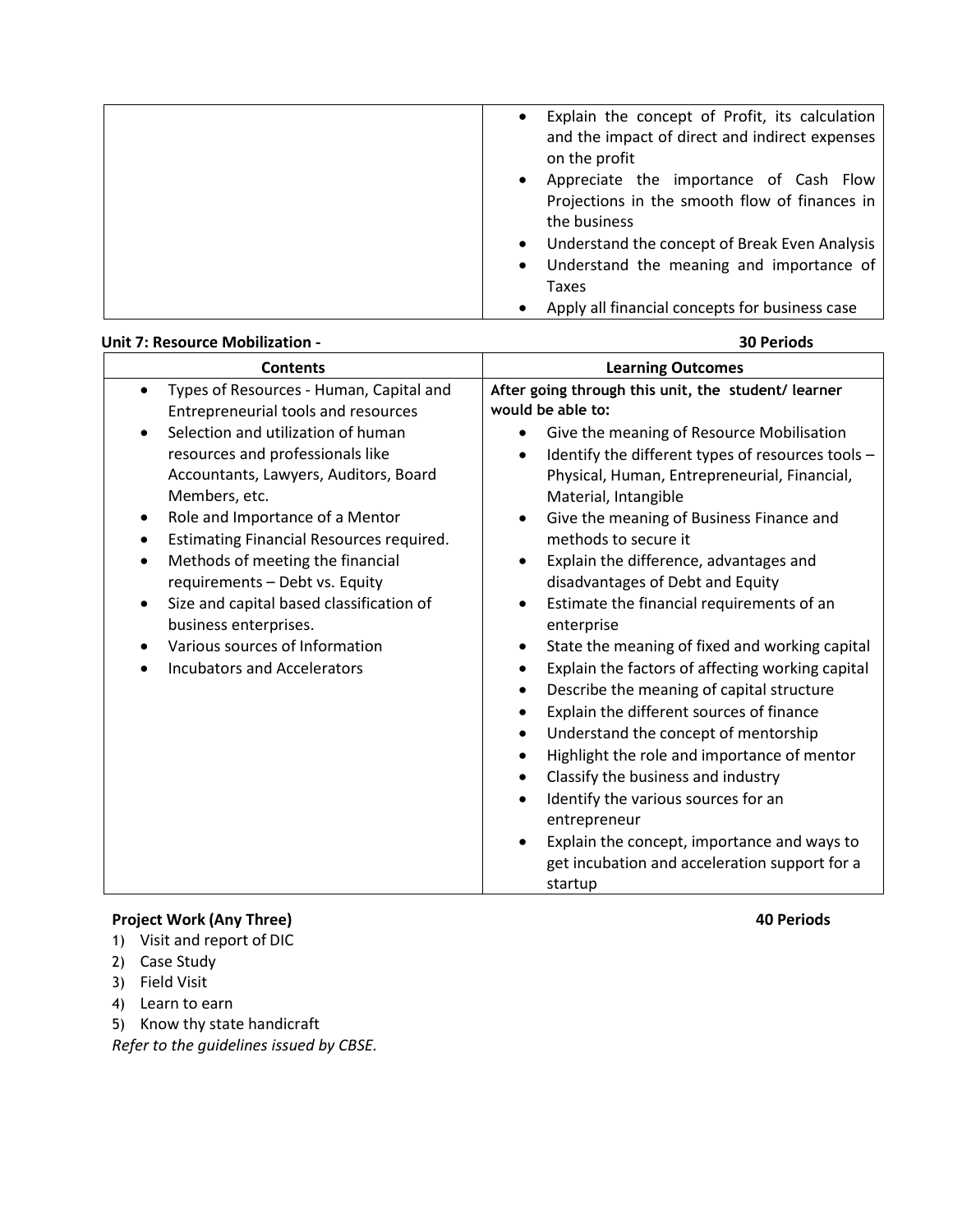## **SUGGESTED ALTERNATIVE PROJECT FOR CLASS XI Know thy State Handicraft**

### **Introduction**

The Entrepreneurship students of Class XI will be given this opportunity to understand the ethnic and traditional handicraft work of every state.

Detailed below are complete guidelines to proceed with the project and the expected outcome thereof.

## **Objective**

- To find the out the traditional handicraft of every state.
- To understand the intricacy involved in the traditional handicraft work.
- To find out the reasons for success/failure of the handicraft.
- To find out innovative ways in which the product could be enhanced to be made more popular.
- To look into various ways to market the handicraft.
- To make entrepreneurship seem do-able.
- To excite the students about entrepreneurship.
- To understand business concepts planning, organizing, staffing,marketing.
- Survey and analyze the market to understand customer needs.
- To understand the importance of earning/profits.
- To understand the importance of sales and turnover.
- Value the craft, appreciate and respect the effort put into generating it.

### **Process**

- Given below are a list of states: Arunachal Pradesh, Mizoram, Manipur, Sikkim, Nagaland, Assam, Meghalaya, Jharkhand, Jammu and Kashmir, Chattisgarh, Telengana, Uttrakhand or any other state.
- The Class will be divided into groups of 2/3 members each depending on the class strength.
- Student groups to select a particular state.
- Let the groups, research and find out the traditional handicrafts of that particularstate.
- Make a list of all the traditional present in that state.
- Select one particular handicraft **which is not very popular amongst people**.
- Give a complete history of the handicraft-raw materials needed for it, process of making it, number of years since when this handicraft is being done.
- If there is emporium of that particular state in your city, then encourage students to visit the emporium to get a firsthand experience in looking into the product as well as if possible they can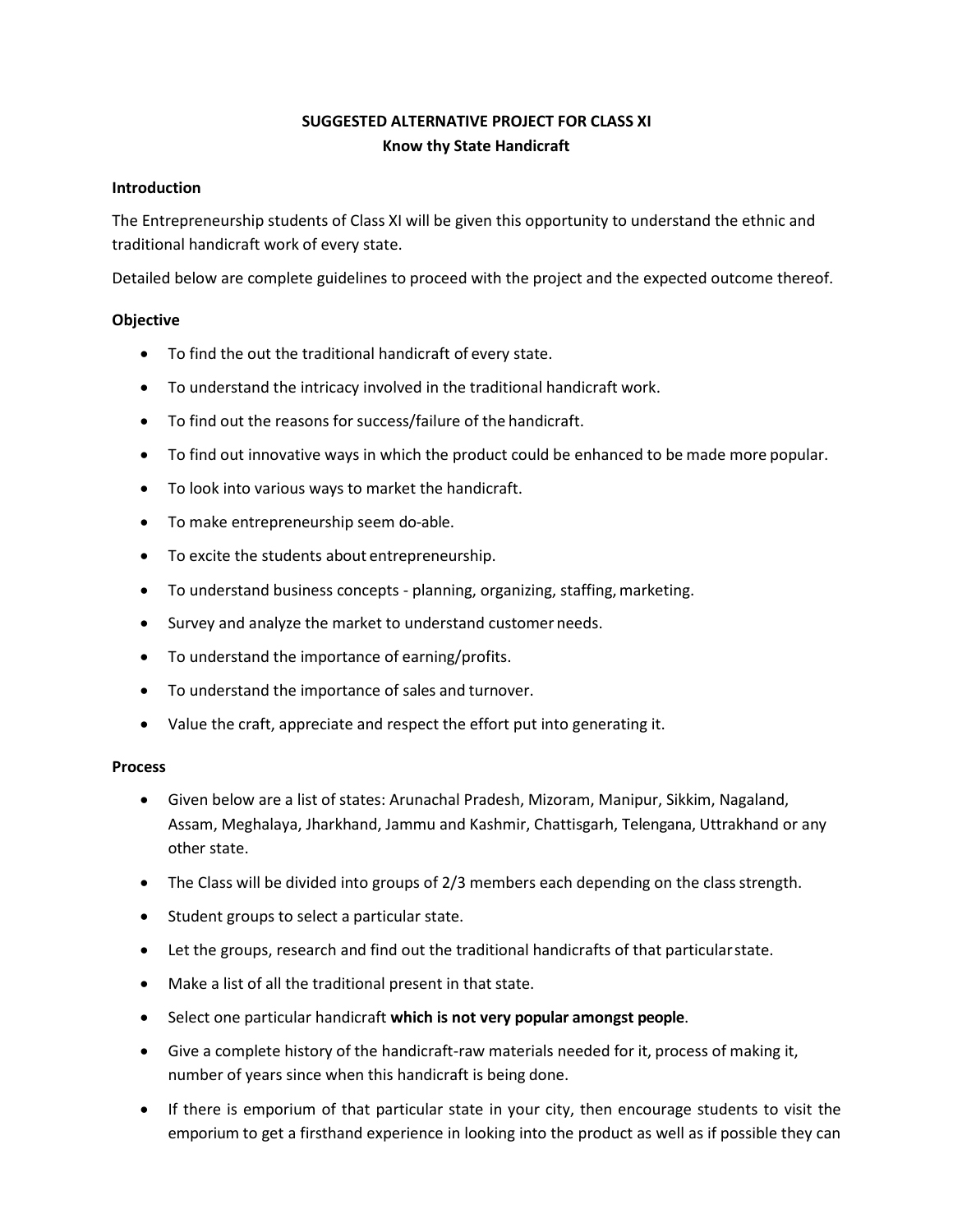interview the manager/craftsman present in the showroom to know more about the handicraft.

- Suggest an innovative way to popularize the product fore.g.
- 1. it can an innovative way to enhance the values of the product itself,
- 2. innovative ways to market the product.

### **Expected Learning Outcomes from the Project:**

- Presence of mind
- Crisis management/Risk Management you must take advance from your clients beforehand
- Team work
- Various options to start a business venture
- Quality of the product matters much in the market
- Understanding the needs of the customer
- Any idea can be innovative if its in accordance to people's need
- Marketing strategies

### **Project Report**

- Students need to submit a detailed report according to the guidelines mentioned below:
- Introduction State chosen, reasons for selecting that state
- List of handicrafts in that state
- Selection of a particular handicraft-process, craftsman involved in it, photographs of the process, if possible attach sample of the work
- If possible interview with the craftsman
- Innovative suggestion to enhance the value of the product.

### **RUBRICS**

| S.No. | <b>Basis</b>                             | <b>Marks</b> |
|-------|------------------------------------------|--------------|
|       | Group Work                               | 01           |
| 2.    | Innovative Suggestions to the handicraft | 02           |
| 3.    | Details about the Handicraft             | 03           |
| 4.    | <b>Report Presentation</b>               | 04           |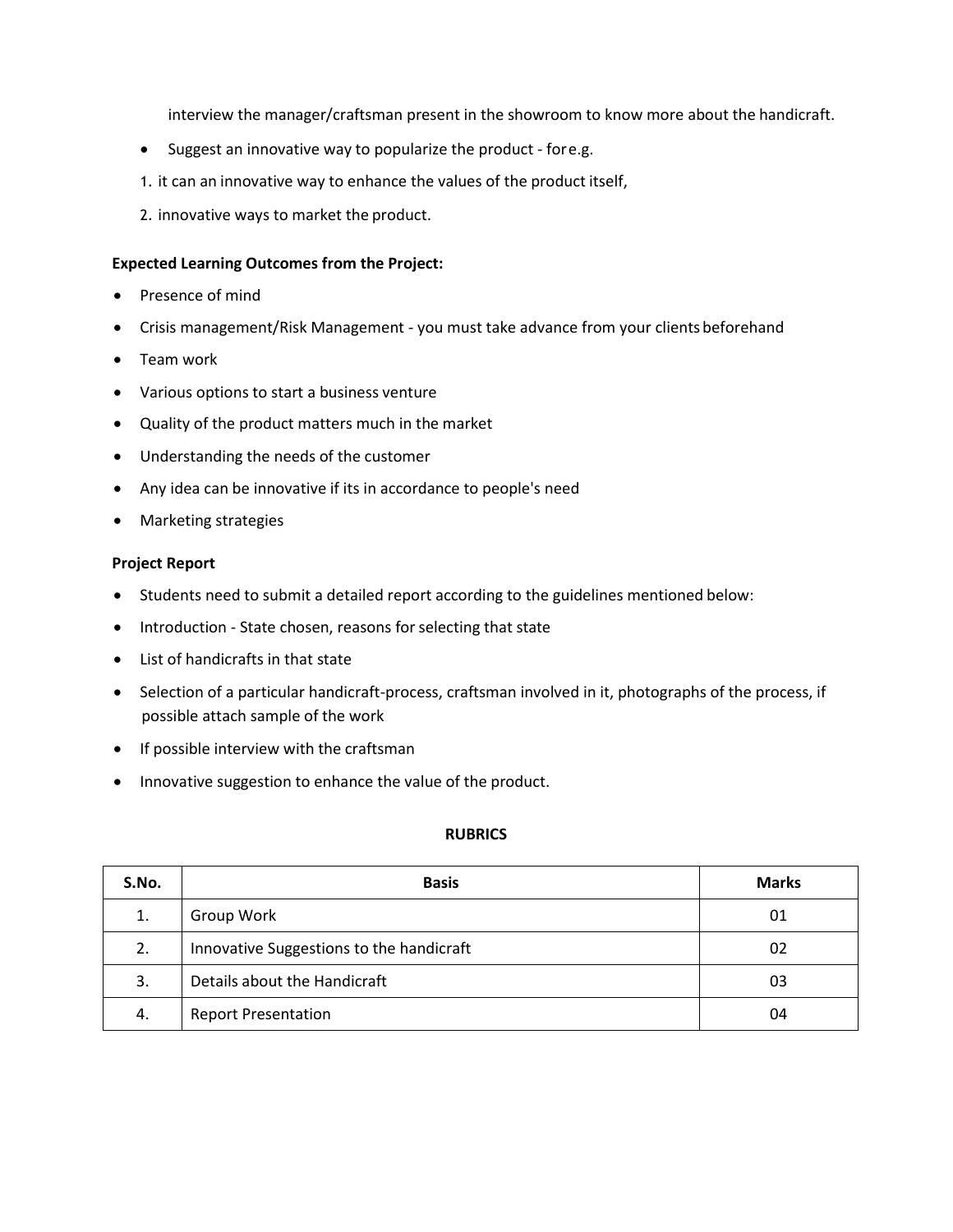|                | <b>QUESTION PAPER DESIGN 2018-19</b>                                                                                                                                                                                                                   |                                                                                                |                                                                |                                                   |                                                     |                                                     |                                       |                                     |                    |
|----------------|--------------------------------------------------------------------------------------------------------------------------------------------------------------------------------------------------------------------------------------------------------|------------------------------------------------------------------------------------------------|----------------------------------------------------------------|---------------------------------------------------|-----------------------------------------------------|-----------------------------------------------------|---------------------------------------|-------------------------------------|--------------------|
|                | <b>ENTREPRENEURSHIP</b><br>Code No. 066<br><b>CLASS-XI</b>                                                                                                                                                                                             |                                                                                                |                                                                |                                                   |                                                     |                                                     |                                       |                                     |                    |
|                | <b>TIME: 3 Hours</b><br>Max. Marks: 70                                                                                                                                                                                                                 |                                                                                                |                                                                |                                                   |                                                     |                                                     |                                       |                                     |                    |
| S.<br>No.      | <b>Typology</b><br>of Questions                                                                                                                                                                                                                        | Learning<br>outcomes &<br>testing skills                                                       | <b>Very</b><br><b>Short</b><br>Answer<br>(VSA)<br>(1)<br>Mark) | Short<br>Answe<br>r<br>-I (SA-I)<br>(2)<br>Marks) | Long<br>Answe<br>r<br>1 (LA-<br>1)<br>(3)<br>Marks) | Long<br><b>Answer</b><br>$2(LA-2)$<br>(4)<br>Marks) | Essay<br><b>Type</b><br>(6)<br>Marks) | <b>Total</b><br><b>Mark</b><br>s    | %<br>Weight<br>age |
| $\mathbf{1}$   | Remembering- (Knowledge<br>based Simple recall questions, to<br>know specific facts, terms,<br>concepts, principles, or<br>theories; Identify, define, or<br>recite, information)                                                                      | Reasoning<br>$\bullet$<br>Analytical<br>$\bullet$<br>skills<br>Critical<br>$\bullet$<br>skills | $\overline{2}$                                                 | 1                                                 | $\overline{2}$                                      | 1                                                   |                                       | 14                                  | 20%                |
| $\overline{2}$ | <b>Understanding- (Comprehension</b><br>-to be familiar with meaning and<br>to understand conceptually,<br>interpret, compare, contrast,<br>explain, paraphrase, or<br>interpret information)                                                          |                                                                                                | $\mathbf{1}$                                                   | 1                                                 | $\mathbf{1}$                                        | $\mathbf{1}$                                        |                                       | 10                                  | 14%                |
| 3              | Application- (Use abstract<br>information in concrete<br>situation, to apply knowledge to<br>new situations; Use given<br>content to interpret a situation,<br>provide an example, or solve a<br>problem)                                              |                                                                                                | 1                                                              | $\overline{2}$                                    | $\mathbf{1}$                                        |                                                     | $\overline{2}$                        | 20                                  | 29%                |
| 4              | <b>High Order Thinking Skills</b><br>(Analysis & Synthesis- Classify,<br>compare, contrast, or<br>differentiate between different<br>pieces of information; Organize<br>and/or integrate unique pieces<br>of information from a variety of<br>sources) |                                                                                                | $\mathbf{1}$                                                   | $\mathbf{1}$                                      | $\overline{2}$                                      |                                                     | $\mathbf{1}$                          | 15                                  | 21%                |
| 5              | Evaluation- (Appraise, judge,<br>and/or justify the value or<br>worth of a decision or outcome,<br>or to predict outcomes based on<br>values)                                                                                                          |                                                                                                |                                                                |                                                   | 1                                                   | $\overline{2}$                                      |                                       | 11                                  | 16%                |
|                | <b>TOTAL- 3 project</b><br>(10 marks each) 30                                                                                                                                                                                                          |                                                                                                | 5x1<br>$=$ 5                                                   | 5x2<br>$= 10$                                     | 7x3<br>$=21$                                        | 4x4<br>$=16$                                        | 3x6<br>$= 18$                         | 70 (24)<br>(project)<br>(30)        | 100%               |
|                | <b>Estimated Time (in minutes)</b>                                                                                                                                                                                                                     |                                                                                                | 5 min                                                          | 15 min                                            | 42 min                                              | 48 min                                              | <b>55 min</b>                         | 165 min $+$ 15 min.<br>for revision |                    |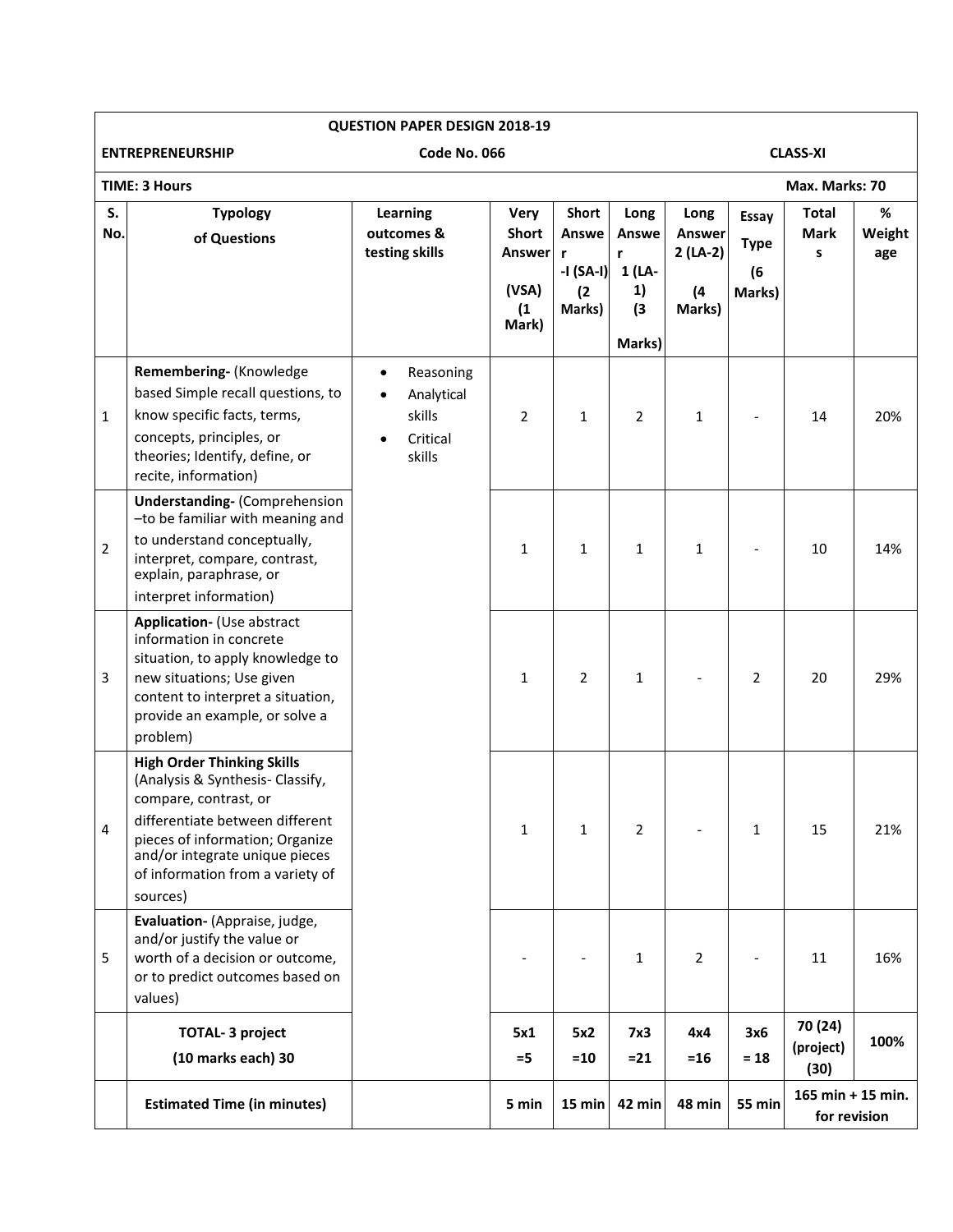# **ENTREPRENEURSHIP (Code No. 066) CLASS–XII (2018-19)**

| S. No.         | Unit                                 | <b>Periods</b> | <b>Marks</b> |  |  |
|----------------|--------------------------------------|----------------|--------------|--|--|
|                | <b>Entrepreneurial Opportunities</b> | 40             | 30           |  |  |
| $\overline{2}$ | Plentrepreneurial Planning           | 40             |              |  |  |
| 3              | <b>Enterprise Marketing</b>          | 40             |              |  |  |
| $\overline{4}$ | <b>Enterprise Growth Strategies</b>  | 20             |              |  |  |
| 5              | <b>Business Arithmetic</b>           | 40             | 20           |  |  |
| 6              | Resource Mobilization                | 20             |              |  |  |
|                | Project Work                         | 40             | 30           |  |  |
|                | <b>Total</b>                         | 240            | 100          |  |  |

## **Unit 1: Entrepreneurial Opportunities 40 Periods**

### **Contents Learning Outcomes •** Sensing Entrepreneural Opportunities **•** Environment Scanning • Problem Identification • Spotting Trends **•** Creativity and Innovation • Selecting the Right Opportunity **After going through this unit, the student/ learner would be able to:**  • Understand the concept and elements of business opportunity • Understand the process involved in sensing opportunities Give the meaning of environment scanning To understand the need to seen the environment Enlist the various forces affecting business environment  $\bullet$  Understand the different fields of ideas Enlist the various sources of idea fields • Understand the process of transformation of ideas into opportunities • Explain the meaning of trend spotting Understand the concept of opportunity assessment • Explain the meaning of trend spotting • Identify the different ways of spotting trends Differentiate the process of creativity and innovation

## **THEORY Total Marks: 70**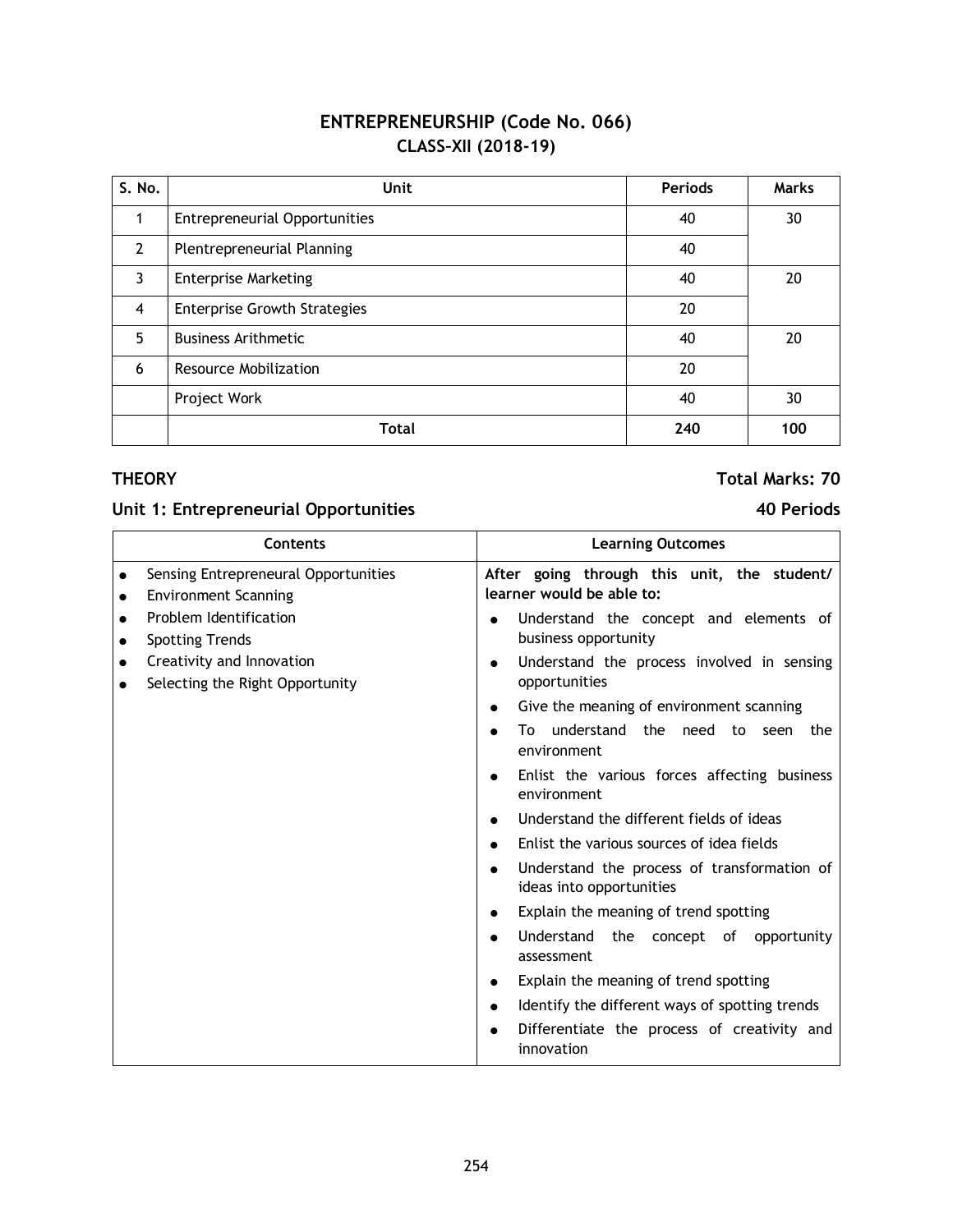# **Unit 2: Plentrepreneurial Planning 40 Periods**

| Contents                                                                                                                                                                                                                                                                                                            | <b>Learning Outcomes</b>                                                                                                                                                                                                                                                                                                                                                                                                                                                                     |
|---------------------------------------------------------------------------------------------------------------------------------------------------------------------------------------------------------------------------------------------------------------------------------------------------------------------|----------------------------------------------------------------------------------------------------------------------------------------------------------------------------------------------------------------------------------------------------------------------------------------------------------------------------------------------------------------------------------------------------------------------------------------------------------------------------------------------|
| Forms of Business Entitites - Sole<br>proprietorship, Joint Stock Company - Meaning<br>characteristics and suitability<br><b>Business Plan</b><br>Organisational plan<br>Operational plan and production plan<br>Financial plan<br>Marketing Plan<br>Human Resource Planning<br>Formalities for starting a business | After going through this unit, the student/<br>learner would be able to:<br>Understand the concept of entrepreneurial<br>planning<br>Understand the forms of business enterprise<br>$\bullet$<br>Distinguish among the various forms of Business<br>enterprise<br>Explain the concept of Business plan<br>Appreciate the importance of a Business Plan<br>Describe the various components of Business<br>plan<br>Differentiate among the various components of<br>$\bullet$<br>Business plan |

# **Unit 3: Enterprise Marketing 40 Periods**

 $\blacksquare$ 

| Contents  |                                                        |                                                                                                   | <b>Learning Outcomes</b>                                                          |  |  |  |  |  |
|-----------|--------------------------------------------------------|---------------------------------------------------------------------------------------------------|-----------------------------------------------------------------------------------|--|--|--|--|--|
|           | Goals of Business; Goal Setting. SMART Goals           |                                                                                                   | After going through this unit, the student/                                       |  |  |  |  |  |
| $\bullet$ | Marketing and Sales strategy                           | learner would be able to:                                                                         |                                                                                   |  |  |  |  |  |
|           | Branding - Business name, logo, tag line               | $\bullet$                                                                                         | Understand the goal setting and SMART goals                                       |  |  |  |  |  |
| $\bullet$ | Promotion strategy                                     | $\bullet$                                                                                         | Enlist the various marketing strategies used in a                                 |  |  |  |  |  |
|           | Negotiations - Importance and methods                  |                                                                                                   | firm                                                                              |  |  |  |  |  |
| $\bullet$ | <b>Customer Relations</b>                              | $\bullet$                                                                                         | Explain the concepts of Product, Price, Place<br>and Promotion                    |  |  |  |  |  |
|           | Vendor Management<br><b>Business Failure - Reasons</b> | $\bullet$                                                                                         | Understand the concept of Branding, Packaging<br>and Labelling                    |  |  |  |  |  |
|           |                                                        | $\bullet$                                                                                         | Describe the various methods of pricing.                                          |  |  |  |  |  |
|           |                                                        | $\bullet$                                                                                         | Explain the various channels of distribution                                      |  |  |  |  |  |
|           |                                                        | Appreciate and discuss the various factors<br>$\bullet$<br>affecting the channels of distribution |                                                                                   |  |  |  |  |  |
|           |                                                        | Understand the sales strategy<br>$\bullet$                                                        |                                                                                   |  |  |  |  |  |
|           |                                                        |                                                                                                   | State the different types of components of<br>sales strategy                      |  |  |  |  |  |
|           |                                                        | $\bullet$                                                                                         | Enumerate the different tools of promotion                                        |  |  |  |  |  |
|           |                                                        | $\bullet$                                                                                         | Understand the meaning and objectives of<br>Advertising                           |  |  |  |  |  |
|           |                                                        | $\bullet$                                                                                         | Able to discuss the various modes of Advertising                                  |  |  |  |  |  |
|           |                                                        | $\bullet$                                                                                         | Will be able to understand the concept of<br>personal selling and sales promotion |  |  |  |  |  |
|           |                                                        |                                                                                                   | Discuss the various techniques of sales                                           |  |  |  |  |  |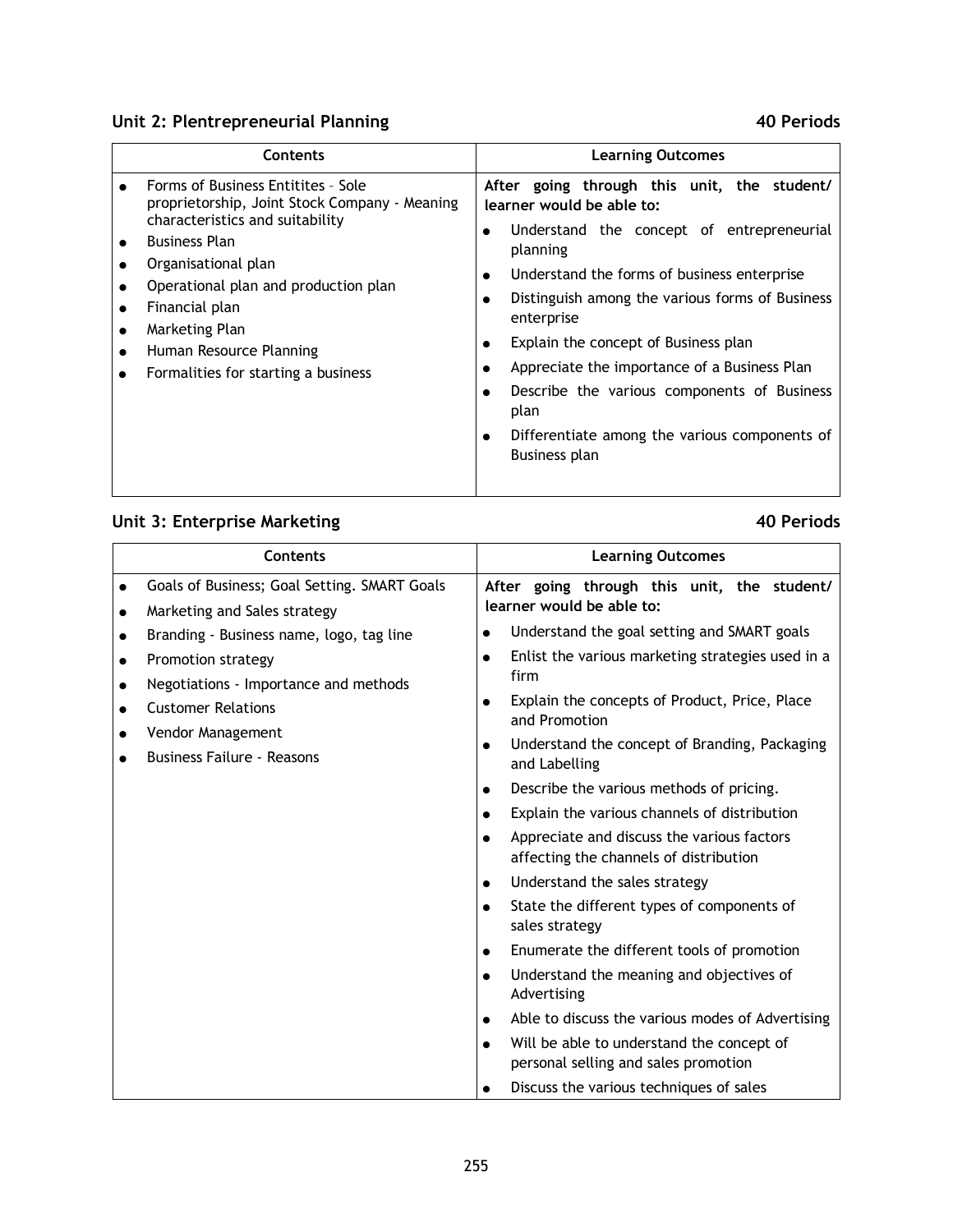| promotion                                                                 |
|---------------------------------------------------------------------------|
| Understand the meaning and methods of<br>٠<br>negotiation                 |
| Understand the concept of customer<br>٠<br>relationship management        |
| State the importance of Customer Relationship<br>$\bullet$<br>Management  |
| Explain the concept of management in a firm<br>$\bullet$                  |
| Explain the concept and importance of vendor<br>٠<br>management in a firm |
| Explain the various reasons for business failure<br>٠                     |

# **Unit 4: Enterprise Growth Strategies 20 Periods**

| Contents                              | <b>Learning Outcomes</b>                                                                 |    |  |  |  |  |
|---------------------------------------|------------------------------------------------------------------------------------------|----|--|--|--|--|
| Franchising<br>Merger and Acquisition | After going through this unit, the student/<br>learner would be able to:                 |    |  |  |  |  |
| Value Chain and Value Addition        | Understand<br>the<br>concept<br>growth<br>of<br>development of an enterprise             | εt |  |  |  |  |
|                                       | Explain the concept of franchise<br>$\bullet$                                            |    |  |  |  |  |
|                                       | Explain the different types of franchise<br>$\bullet$                                    |    |  |  |  |  |
|                                       | Explain the advantages and limitations of<br>$\bullet$<br>franchise                      |    |  |  |  |  |
|                                       | Understand growth of a firm is possible through<br>$\bullet$<br>mergers and acquisitions |    |  |  |  |  |
|                                       | Explain the different types of mergers<br>$\bullet$                                      |    |  |  |  |  |
|                                       | State the meaning and types of acquisitions<br>$\bullet$                                 |    |  |  |  |  |
|                                       | Understand the reasons for mergers and<br>acquisitions                                   |    |  |  |  |  |
|                                       | Understand the reasons for failure of mergers<br>$\bullet$<br>and acquisitions           |    |  |  |  |  |
|                                       | Explain the concept of value addition<br>$\bullet$                                       |    |  |  |  |  |
|                                       | Describe the different types of Value Addition<br>$\bullet$                              |    |  |  |  |  |
|                                       | State the meaning of value chain<br>$\bullet$                                            |    |  |  |  |  |
|                                       | Discuss the Porters Model of Value Chain<br>$\bullet$                                    |    |  |  |  |  |
|                                       | Difference between merger and acquisition<br>$\bullet$                                   |    |  |  |  |  |

# **Unit 5: Business Arithmetic 40 Periods**

| <b>Contents</b>                                  | <b>Learning Outcomes</b>                    |  |  |  |  |  |  |  |
|--------------------------------------------------|---------------------------------------------|--|--|--|--|--|--|--|
| <b>Business Arithmetic</b>                       | After going through this unit, the student/ |  |  |  |  |  |  |  |
| Unit of Sale, Unit Cost for multiple products or | learner would be able to:                   |  |  |  |  |  |  |  |
| services                                         | Understand the concept of Unit Cost         |  |  |  |  |  |  |  |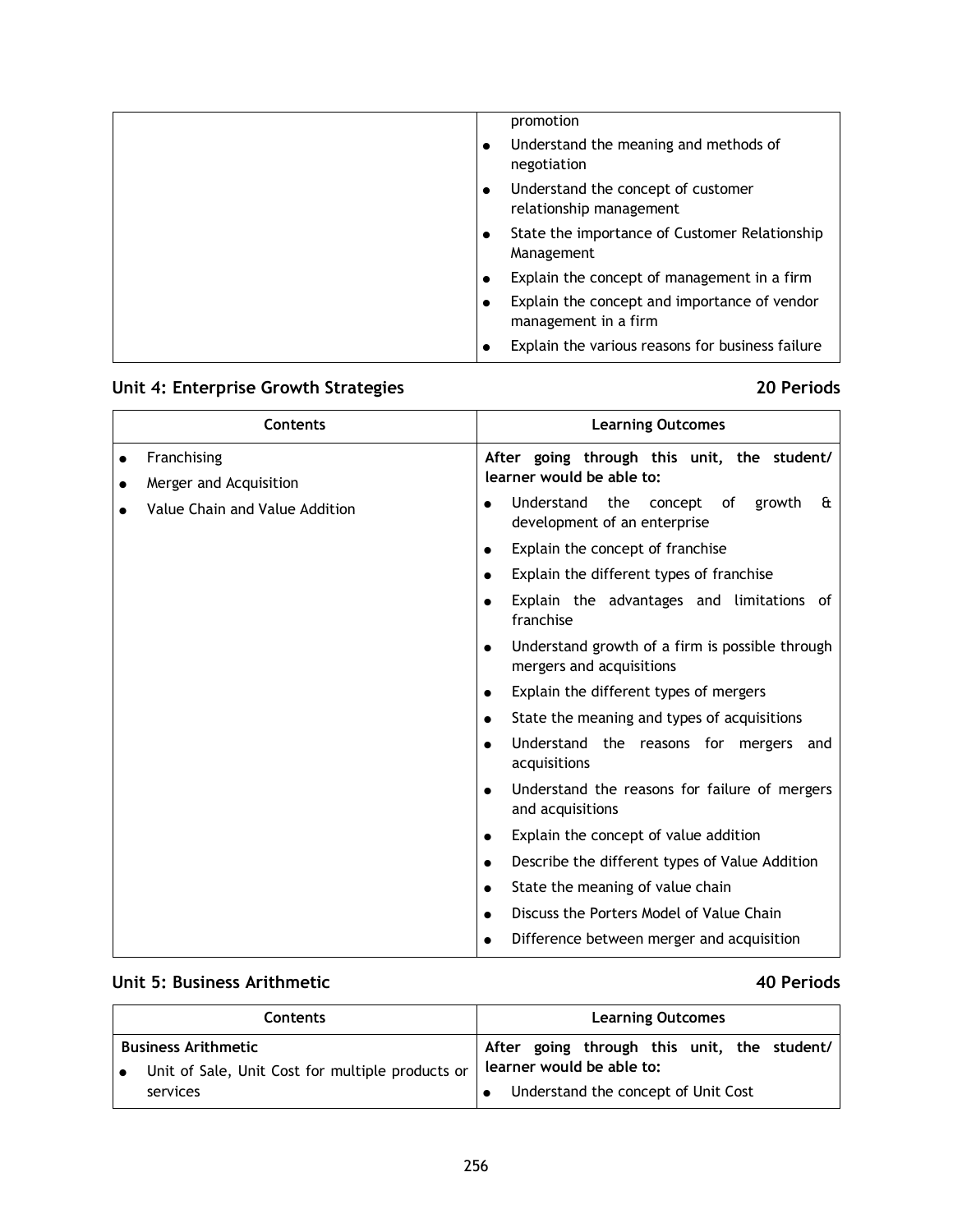| Break even Analysis for multiple products or | $\bullet$ | Understand the concept of unit price                                       |  |  |  |  |  |  |
|----------------------------------------------|-----------|----------------------------------------------------------------------------|--|--|--|--|--|--|
| services                                     |           | Calculate Break-even<br>Multiple<br>point<br>for                           |  |  |  |  |  |  |
| Importance and use of cash flow projections  |           | products                                                                   |  |  |  |  |  |  |
| Budgeting and managing the finances          | $\bullet$ | Understand the meaning of inventory control                                |  |  |  |  |  |  |
| Computation of working capital               |           | Understand the meaning of Economic Order                                   |  |  |  |  |  |  |
| Inventory control and EOQ                    |           | Quantity                                                                   |  |  |  |  |  |  |
| Return on Investment (ROI) and Return on     |           | Enumerate the meaning of cash flow projection                              |  |  |  |  |  |  |
| Equity (ROE)                                 |           | Explain the concept of working capital                                     |  |  |  |  |  |  |
|                                              |           | financial<br>Understand<br>the<br>terminologies-<br>management and budgets |  |  |  |  |  |  |
|                                              |           | Calculate Return on Investment                                             |  |  |  |  |  |  |
|                                              |           | Explain the concept of Return on Equity                                    |  |  |  |  |  |  |

## **Unit 6: Resource Mobilization 20 Periods**

## **Project Work 40 Periods**

- 1) Business Plan
- 2) Survey

*Refer to the Guidelines issued by CBSE*

## **Prescribed Books**:

- 1. Entrepreneurship Class XI- C.B.S.E, Delhi
- 2. Entrepreneurship Class XII C.B.S.E., Delhi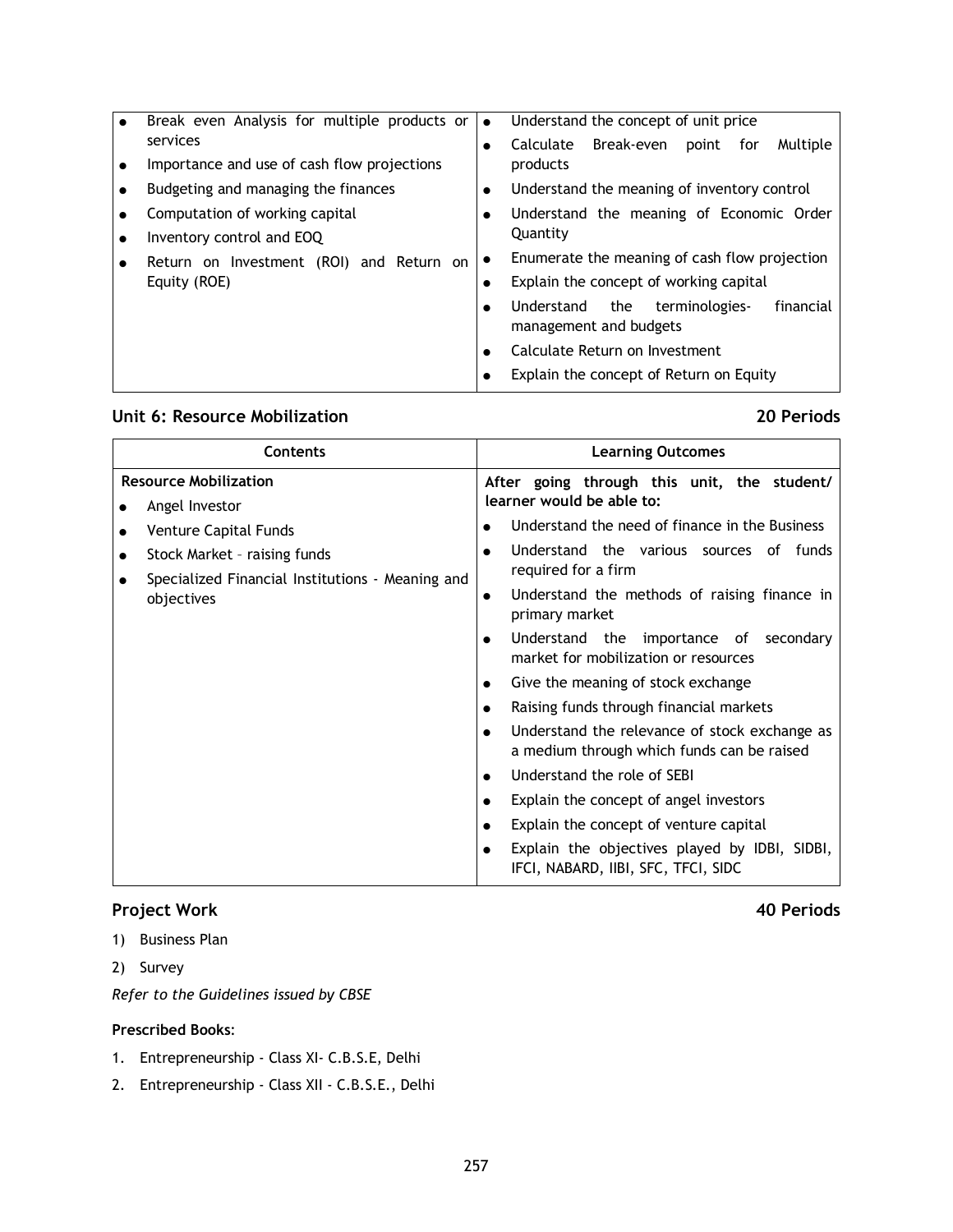- 3. Udyamita (in Hindi) by Dr. MMP. Akhouri and S.P Mishra, pub. By National Institute for Entrepreneurship and Small Business Development (NIESBUD), NSIC-PATC Campus, Okhla
- 4. Everyday Entrepreneurs The harbingers of Prosperity and creators of Jobs Dr. Aruna Bhargava.

### **Magazines**

- 1. Udyamita Samachar Patra (Monthly, Hindi), Pub. By centre for Entrepreneurship Development, M.P. (CEDMAP), 60 Jail Road, Jhangerbad, Bhopal-462008.
- 2. Science Tec. Entrepreneur (A Bi Monthly Publication), centre for Enterprenurship Development, M.P (CEDMAP), 60 Jail Road, Jhangerbad, Bhopal - 462008
- 3. Laghu Udhyog Samachar
- 4. Project Profile by DCSSI